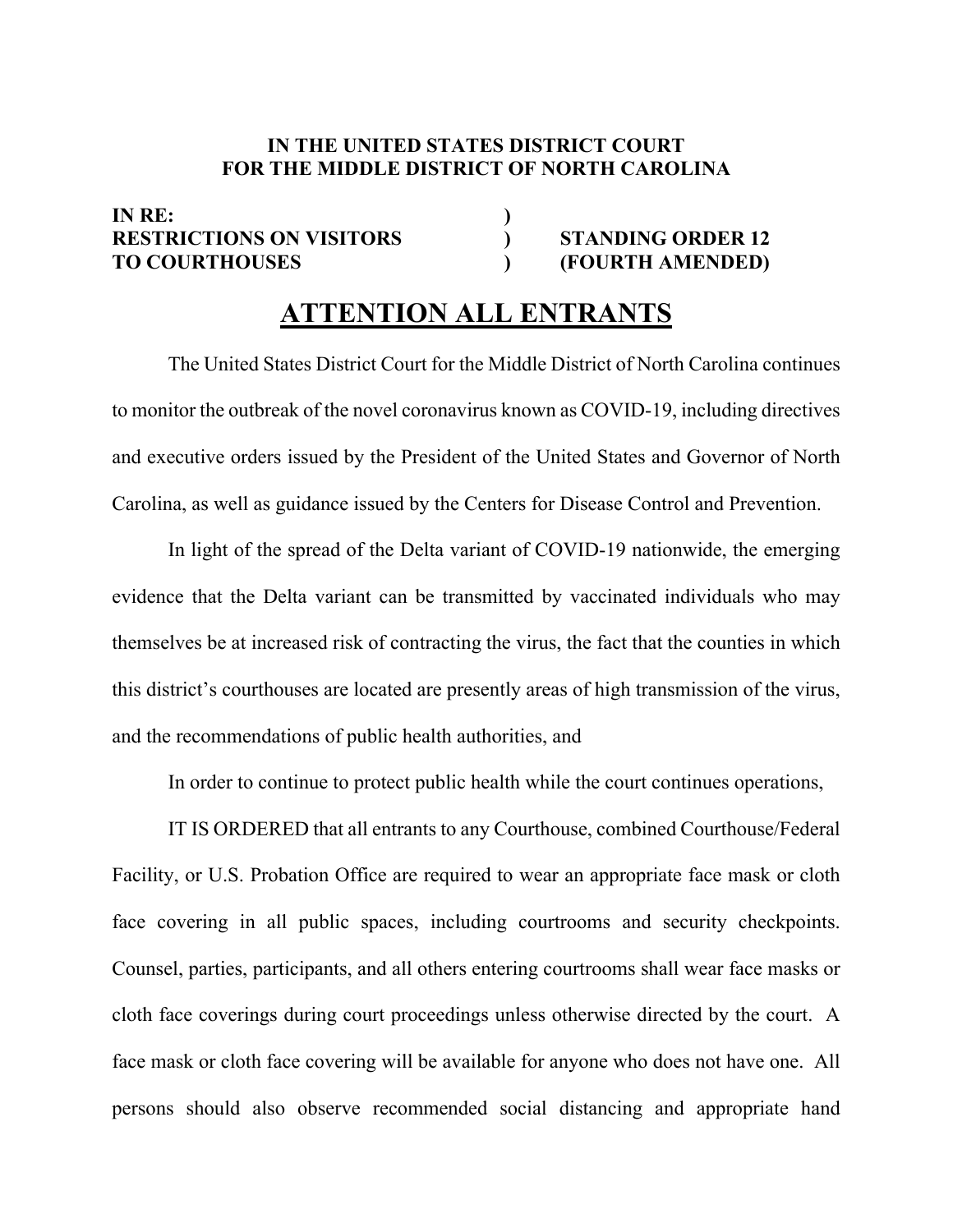cleansing guidance (hand sanitizers will remain available at all facilities).

IT IS FURTHER ORDERED that while all attorneys and CM/ECF-registered litigants are encouraged to file documents electronically, documents may be filed by mail or by filing at the front counter in the Greensboro Courthouse during normal business hours (8:30 a.m. to 4:00 p.m.).

IT IS FURTHER ORDERED that the following persons **shall not** enter any U.S. Courthouse, combined Courthouse/Federal Facility or U.S. Probation Office in the Middle District of North Carolina without prior permission from the Chief Judge or designee:

- Persons who have not been fully vaccinated against COVID-19 (at least two weeks past the last required vaccine does) and who have traveled outside of the United States within the last 14 days or to any area that has been declared in quarantine for COVID-19;
- Persons who have not been fully vaccinated against COVID-19 and have resided or had close contact with someone who has travelled outside the United States or been in an area declared in quarantine for COVID-19 within the last 14 days;
- Persons displaying any symptom of COVID-19, including fever (within the past 3 days), cough, or shortness of breath;
- Persons who have been diagnosed with COVID-19 in the past 14 days;
- Persons who have not been fully vaccinated for COVID-19 and within the past 14 days have had contact with anyone who has been diagnosed with COVID-19; and
- Persons who have been asked to self-quarantine for COVID-19 by any doctor,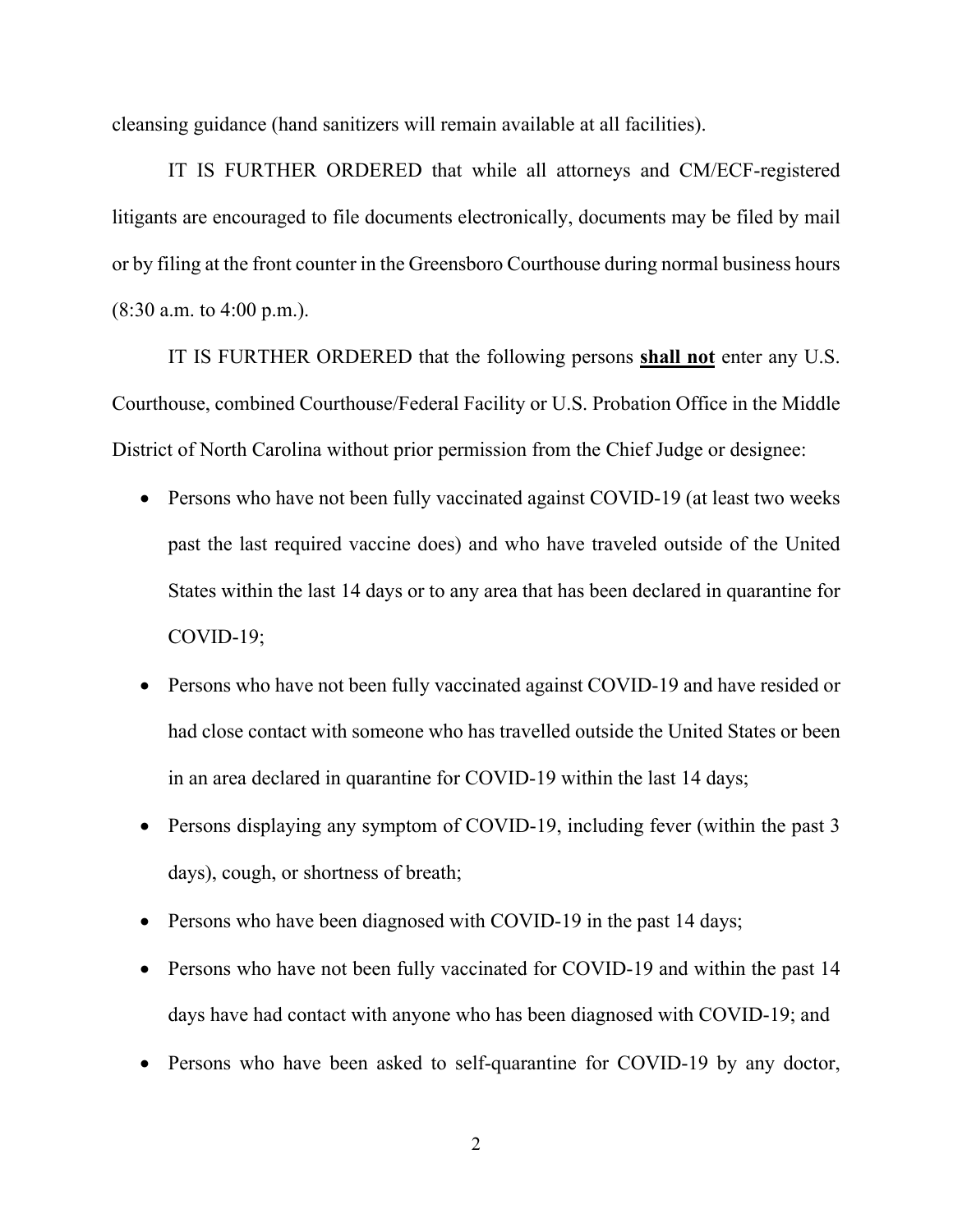hospital, or health agency.

IT IS FURTHER ORDERED that the United States Marshal, his Deputies, and the Court Security Officers shall deny entry to anyone attempting to enter in violation of this Order. However, no inquiry will be made as to who is vaccinated.

IT IS FURTHER ORDERED that anyone scheduled or required to appear at a U.S. Courthouse, U.S. Probation Office in the Middle District of North Carolina, or tenant in a Courthouse/Federal Facility, or who otherwise desires access but is unable to appear because of the restrictions in this Order, should proceed as follows:

- If you are represented by an attorney, please contact your attorney;
- If you are an attorney and you are scheduled to appear in court before a Judge, please contact that chambers directly;
- If you are scheduled to meet with a Probation Officer, please contact the Probation Office at (336) 358-4200;
- If you are a juror, please contact the Jury Coordinator at (336) 332-6040;
- For Bankruptcy Court matters, please contact the Clerk's Office in Greensboro at (336) 358-4000 or in Winston-Salem at (336) 397-7785;
- For Section 341 Meetings of Creditors, please contact the U.S. Bankruptcy Administrator at (336) 358-4170; and
- For all other District Court matters, please contact the Clerk's Office at (336) 332-6000;
- For any tenant of the Courthouse/Federal Facility, contact the tenant's agency